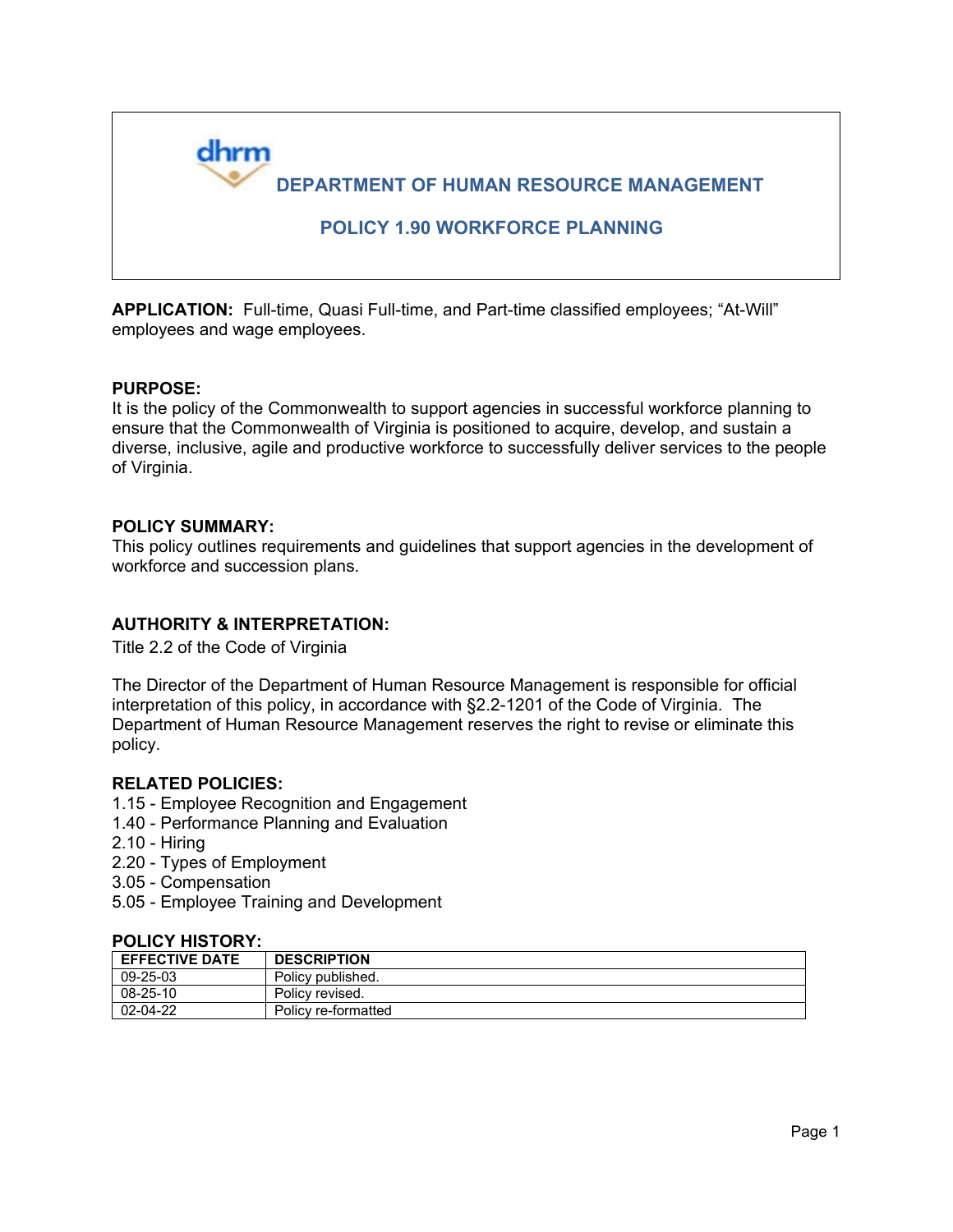

## **PROCEDURES**

| Application                                                                                                     |
|-----------------------------------------------------------------------------------------------------------------|
| Create a comprehensive Commonwealth approach to workforce                                                       |
| and succession planning by:                                                                                     |
| Providing tools and resources that enable agency workforce<br>$\bullet$                                         |
| management strategies.                                                                                          |
| Providing enterprise solutions where statewide needs exist.<br>$\bullet$                                        |
| Facilitating the sharing of workforce planning strategies<br>$\bullet$                                          |
| among agencies.                                                                                                 |
| Providing reporting mechanisms for agencies, including<br>$\bullet$                                             |
| maintaining a workforce data warehouse, developing query                                                        |
| tools and report templates, and running ad hoc reports for                                                      |
| agencies.                                                                                                       |
| Providing consultative guidance to agencies on: identifying<br>$\bullet$                                        |
| needs; interpreting, analyzing, and reporting data; developing                                                  |
| and executing strategies; and evaluating strategy success.                                                      |
| Reporting statewide workforce data.<br>$\bullet$                                                                |
| Providing statewide forecasting.<br>$\bullet$                                                                   |
| Supporting the delivery of human resource services through<br>$\bullet$                                         |
| consultation with agencies.                                                                                     |
| Assess agency talent requirements.<br>$\bullet$                                                                 |
| Develop and implement agency workforce planning and talent<br>$\bullet$                                         |
| management strategies.                                                                                          |
| Develop succession planning strategies.<br>$\bullet$                                                            |
| Integrate workforce planning and strategic planning to support<br>$\bullet$                                     |
| agency goals.                                                                                                   |
| Foster an environment of diversity, equity, and inclusion.<br>٠                                                 |
| Produce and analyze appropriate data in order to measure<br>$\bullet$                                           |
| results and revise strategies as needs change.                                                                  |
| Incorporate workforce planning issues and succession<br>$\bullet$                                               |
| planning into the agency's strategic plan (except for public                                                    |
| institutions of higher education) as required by the Code of                                                    |
| Virginia, $\S$ 2.2-1209 and submit succession plans to the<br>Department of Human Resource Management and their |
| respective Cabinet Secretaries. Each public institution of                                                      |
| higher education shall prepare a succession plan for                                                            |
| presentation to the board of visitors with a copy to the                                                        |
| Department of Human Resource Management.                                                                        |
|                                                                                                                 |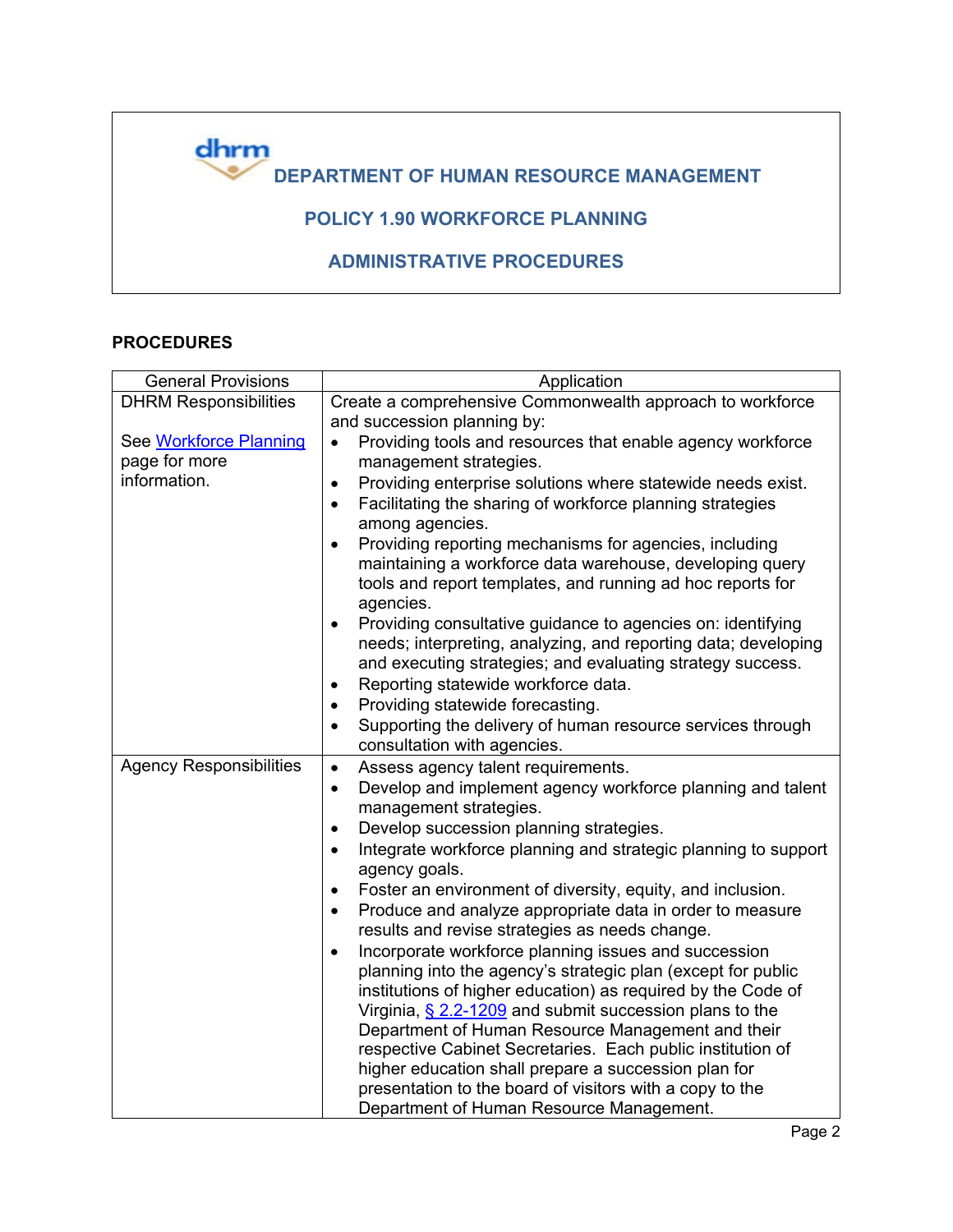| <b>General Provisions</b>                   | Application                                                                                                                                                                                                                                                                                                                                                                                                                                            |
|---------------------------------------------|--------------------------------------------------------------------------------------------------------------------------------------------------------------------------------------------------------------------------------------------------------------------------------------------------------------------------------------------------------------------------------------------------------------------------------------------------------|
| <b>Human Resources Role</b>                 | Engage Agency Leaders in Workforce Planning including the<br>$\bullet$<br>development of Agency Succession Plans.<br>Facilitate the activities of Workforce Planning including<br>$\bullet$<br>understanding and interpreting internal and external workforce<br>metrics, comparing the work and workforce needs of tomorrow<br>to the present, identifying the gaps, and supporting the<br>creation and implementation of a plan to close those gaps. |
| Manager's Role                              | Initiate regular discussions with employees about their career<br>$\bullet$<br>development goals.<br>Provide value-added development feedback to employees.<br>Support employees' career growth and development needs<br>and interests.<br>Identify changing work needs and support employee<br>development to meet those changing needs.<br>"Reinvent" positions for the future as the nature of work<br>changes.                                     |
| <b>Workforce Planning</b><br>Considerations | Staffing needs assessment.<br>$\bullet$<br>Business plan requirements.<br>$\bullet$<br>Customer needs and expectations.<br>$\bullet$<br>Workforce composition and demographics.<br>Skills gap analysis.<br>Identification of skills needed and those no longer needed.<br>Assessment of training and development needs and<br>resources.<br>Assessment of recruiting needs and resources.<br>Evaluation.<br>Action plans.                              |

# **GLOSSARY**

| <b>Distressed Roles</b>    | State roles or individual occupations that demonstrate a pattern of<br>extraordinarily high voluntary turnover and low retention rates<br>when compared to statewide averages for all roles.<br>Voluntary Turnover calculations do not include layoffs,<br>retirements, removals, or transfers to other agencies of the<br>Commonwealth. |
|----------------------------|------------------------------------------------------------------------------------------------------------------------------------------------------------------------------------------------------------------------------------------------------------------------------------------------------------------------------------------|
| Eligible to Retire         | Employees who are eligible to retire with full or partial benefits at<br>a designated point in time, usually measured in 5-year increments<br>using VRS plan eligibility criteria.                                                                                                                                                       |
| <b>Essential Positions</b> | Designated by agency head. These are employees who are<br>required to work during an authorized closing because their<br>positions are essential to agency operations during emergencies.<br>Essential employees may be required to work during times they<br>are not regularly scheduled to work.                                       |